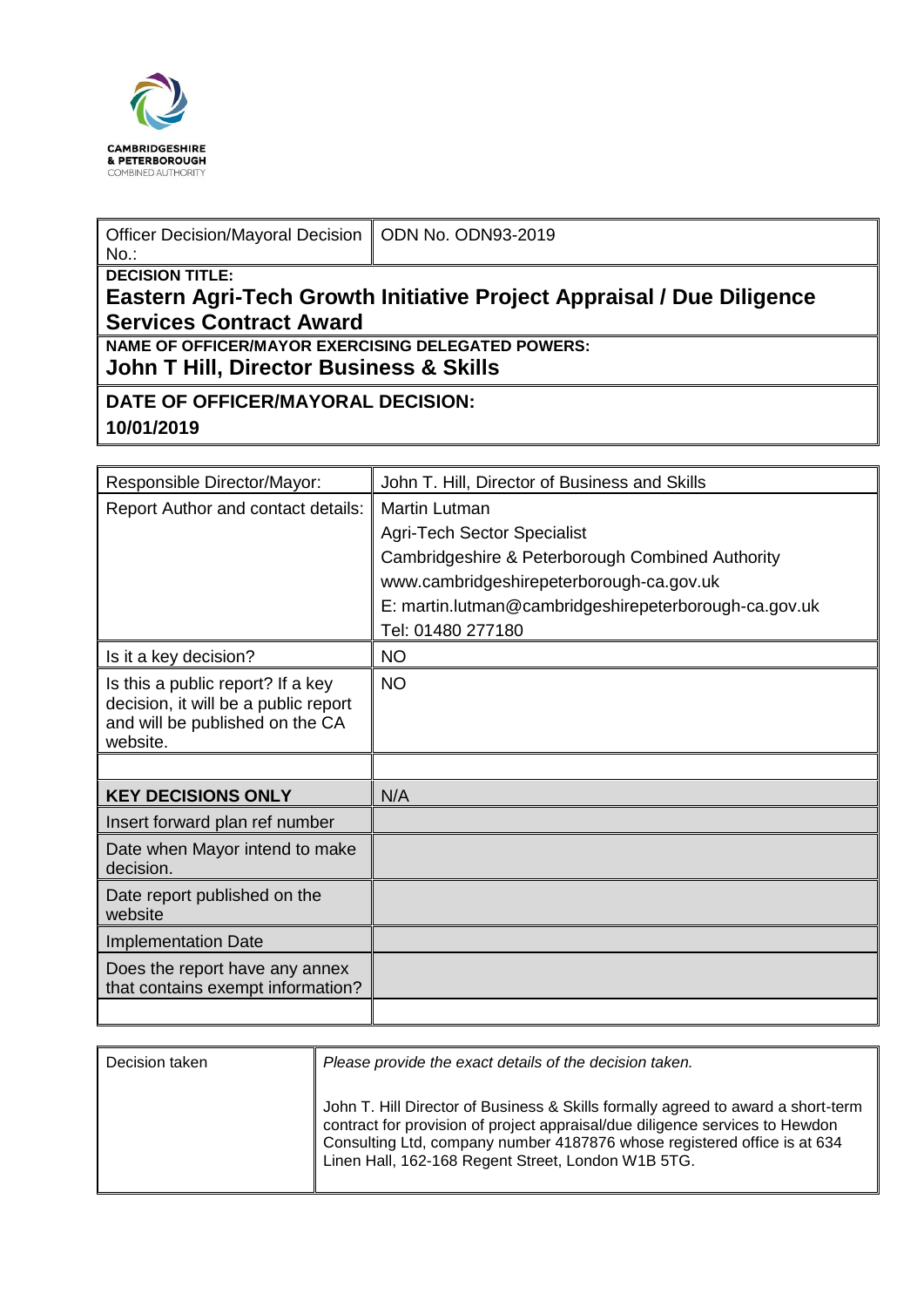

|                          | This decision notice reflects a decision taken by the Cambridgeshire &<br>Peterborough Combined Authority to engage external support as part of the<br>overall resource needed to deliver the Eastern Agri-Tech Growth Initiative and<br>that the specific requirements of this element of support warranted exemption<br>from the procurement process.                                                                                                                 |  |  |
|--------------------------|-------------------------------------------------------------------------------------------------------------------------------------------------------------------------------------------------------------------------------------------------------------------------------------------------------------------------------------------------------------------------------------------------------------------------------------------------------------------------|--|--|
| Authorisation (delete as | This decision has been taken under:                                                                                                                                                                                                                                                                                                                                                                                                                                     |  |  |
| appropriate)             | General authorisation (those decisions delegated to officers as per the<br>Constitution):                                                                                                                                                                                                                                                                                                                                                                               |  |  |
|                          | Officer Scheme of Delegation and Proper Officers. (Ch 13 para 1.3 and Ch 13<br>Para 3.3).                                                                                                                                                                                                                                                                                                                                                                               |  |  |
| Background Information   | Currently the Agri-Tech programme has 5 grant applications that are in need of<br>urgent appraising from businesses seeking grant support with a combined<br>value of £280k. The final decision about which projects are approved is taken<br>by the Eastern Agri-Tech Programme Board - the aim is to have the full<br>appraisal completed on each of these applications to enable the Programme<br>Board to consider these applications on 28 <sup>th</sup> February. |  |  |
|                          | We are arranging Agri-Tech Board dates for remainder of 2019 – the Board<br>usually meets monthly. CPCA is currently in discussion with potential grant<br>applicants for post February Board meetings that may also need appraisal if<br>they come forward quickly.                                                                                                                                                                                                    |  |  |
|                          | The Agri-Tech team in the CPCA is seeking approval to appoint Hewdon<br>Consulting Ltd to provide project appraisal/assessment/due diligence reports<br>on business case applications to the fund.                                                                                                                                                                                                                                                                      |  |  |
|                          | Hewdon Consulting Ltd would provide project appraisal/assessment/due<br>diligence reports to a maximum of ten business case applications until the<br>CPCA has undergone a full procurement exercise.                                                                                                                                                                                                                                                                   |  |  |
|                          | The CPCA is now under time pressure constraints to ensure this important<br>piece of process continues and Hewdon Consulting Ltd has the experience<br>and track record with other authorities on conducting this work to a high<br>standard. Hewdon Consulting has confirmed it has the capacity to be able to<br>deliver this work.                                                                                                                                   |  |  |
|                          | Hewdon Consulting Ltd is already known to the CPCA from its work with other<br>LEPs, LAs and Govt. departments and providing appraisal services to the<br>former GCGP LEP.                                                                                                                                                                                                                                                                                              |  |  |
|                          | The contract start date is 10/01/2019 until 31/05/2019.                                                                                                                                                                                                                                                                                                                                                                                                                 |  |  |
|                          | List alternative options considered and rejected and the reasons for rejection.<br>Do not leave this section blank or put 'None'. There is always an alternative even<br>if it is to do nothing.                                                                                                                                                                                                                                                                        |  |  |
|                          | Options:<br>1. Award this short-term contract and move to a full procurement<br>exercise of this service in the January-May 2019 period.                                                                                                                                                                                                                                                                                                                                |  |  |
|                          | 2. Do not any enter into a contract at this time - not preferred option as<br>the CPCA would have no independent appraisal of Agri-Tech fund<br>applications and therefore would be asking the Eastern Agri-Tech<br>Programme Board to take decisions at risk with no appraisal/due<br>diligence feedback.                                                                                                                                                              |  |  |